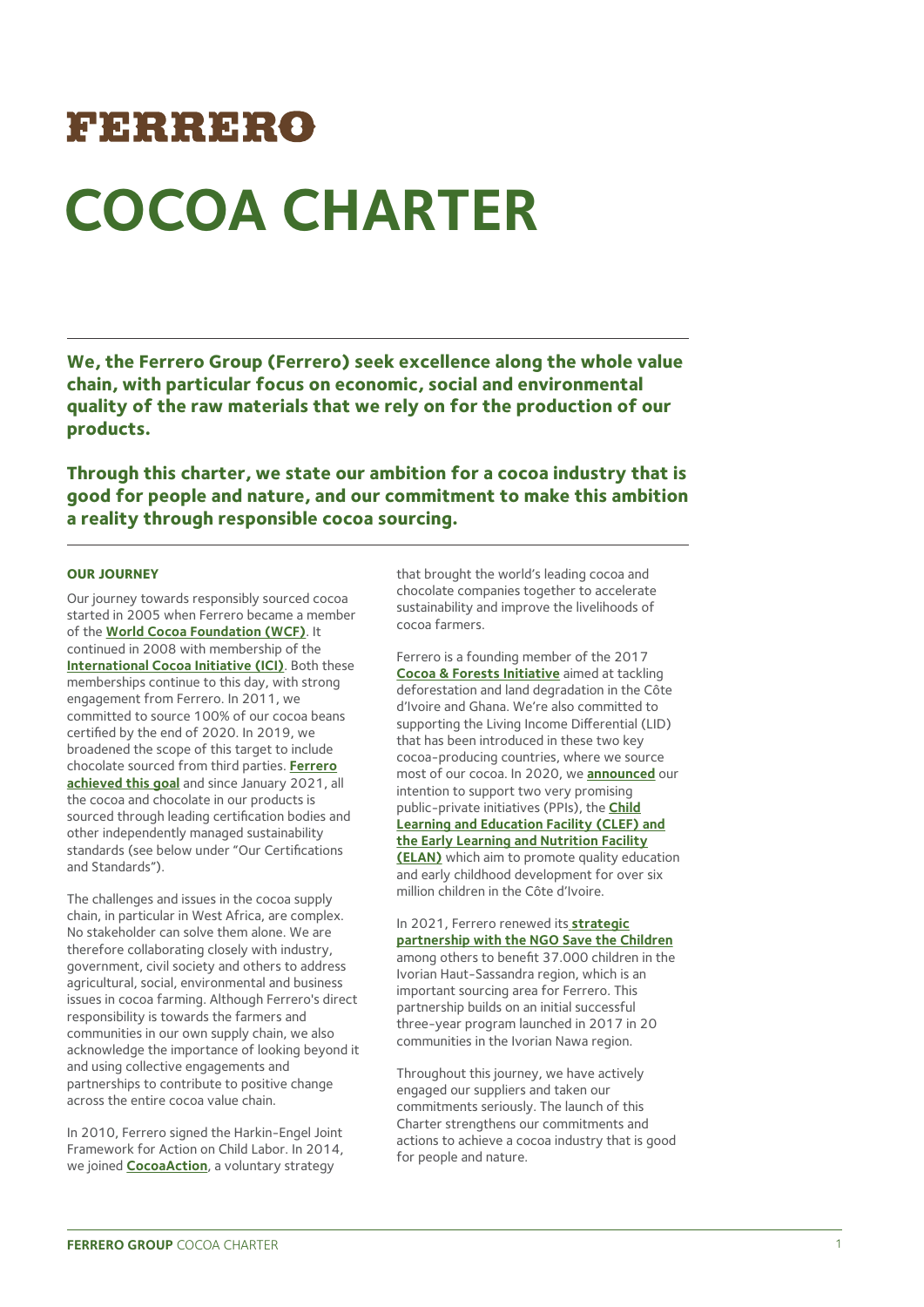# **COCOA** 34 : 4 : 4



**SUSTAINABLE** 



**HUMAN RIGHTS AND SOCIAL PRACTICES** 



**ENVIRONMENTAL PROTECTION** 

**TRACEABILITY, RISK ASSESSMENTS AND TRANSPARENCY**

| The four pillars are build on a DUE DILIGENCE PROCESS which covers all Ferrero suppliers.    |                                                                                                    |                                                                                       |                                                                     |
|----------------------------------------------------------------------------------------------|----------------------------------------------------------------------------------------------------|---------------------------------------------------------------------------------------|---------------------------------------------------------------------|
| <b>Ferrero committing to support</b><br>cocoa farmers                                        | Ferrero commiting to provide children<br>joyful growth                                             | Ferrero commiting to help end<br>deforestation and promote                            | <b>Ferrero realizing a transparent</b><br>and compliant value chain |
| Farmers receiving targeted support<br>on improved productivity and<br>income diversification | Community Development programs and<br>women empowerment activities to protect<br>children's rights | biodiversity<br>Farmers supported to apply agroforestry<br>systems in our value chain | High level traceability, risk<br>assessment, progress disclosure    |

#### **OUR AMBITION**

Our ambition is to be a driving force behind a cocoa sector where cocoa production creates value for all: where the livelihoods of smallholders and farming communities are improved; children's rights are respected; and the environment is actively protected and enhanced through sustainable agricultural practices. For this, we are working to drive positive and long-term change in our own supply chain and beyond.

It is important to highlight that we do not simply buy products - we also manage and nurture our supply chains. This is a continuous process that can only be achieved by developing long-term partnerships with our direct suppliers and the farmer groups that supply our cocoa.

For Ferrero, ensuring compliance with our own principles **[\(Ferrero's Human Rights Policy](https://www.ferrerosustainability.com/int/sites/ferrerosustainability_int/files/2020-12/human_rights_policy_statement_csr.pdf)  [Statement](https://www.ferrerosustainability.com/int/sites/ferrerosustainability_int/files/2020-12/human_rights_policy_statement_csr.pdf) and [Ferrero Supplier Code\)](https://www.ferrerosustainability.com/int/sites/ferrerosustainability_int/files/2020-12/supplier_code_csr.pdf)** and with applicable laws and regulatory requirements is a **basic requirement.** We monitor our suppliers' compliance with these requirements through value chain traceability, and a robust Due Diligence and Consequence Management approach. We highlight clear principles and expectations below under **Basic Requirements** which we require our suppliers to acknowledge through the **[Ferrero Supplier Code](https://www.ferrero.com/sustainability/supplier-code)**.

At the same time, we are convinced that Ferrero must **Go Beyond** the basics (see chapter below) to fulfil our ambition. Ferrero understands that to foster change and accelerate adoption, we must "Go Beyond" compliance and consequence management alone, by taking a proactive position on selected priorities and initiatives to create new solutions to complex challenges.

We know more can be achieved together. We see partnerships and collaborations with suppliers, smallholders, farmer communities, NGOs,

scientists, universities, local and national authorities, peer companies and other industry stakeholders as fundamental to achieving our ambition.

We detail our ambition and commitment under four pillars:

- **(1)** Sustainable Livelihoods
- **(2)** Human Rights and Social Practices
- **(3)** Environmental Protection
- **(4)** Traceability, Risk Assessments and Transparency

Under each pillar we explain what is important to Ferrero, followed by specific commitments on selected priorities and initiatives **("Go Beyond" section)**.

# **PILLAR 1**

#### **SUSTAINABLE LIVELIHOODS**

Cocoa farmers face significant challenges to securing a sustainable living. Many factors lead to low yields and incomes: poor farm design and management, small cocoa plots, aging cocoa trees, cocoa diseases and pests, limited access to affordable and appropriate agri-inputs, lack of financial access and literacy, and limited access to agricultural education, infrastructure, and technologies. Farmers also face changing temperature and rainfall patterns, and soil degradation. Finally, cocoa farming can lack the right enabling environment in terms of regulatory framework (e.g. land titles, tree tenure, etc.), and rural and agricultural development.

For cocoa farming to be sustainable in the long term, it needs to be profitable – and farmers need to be more resilient to climatic, natural resource, and market shocks. Achieving this needs a mix of strategic interventions: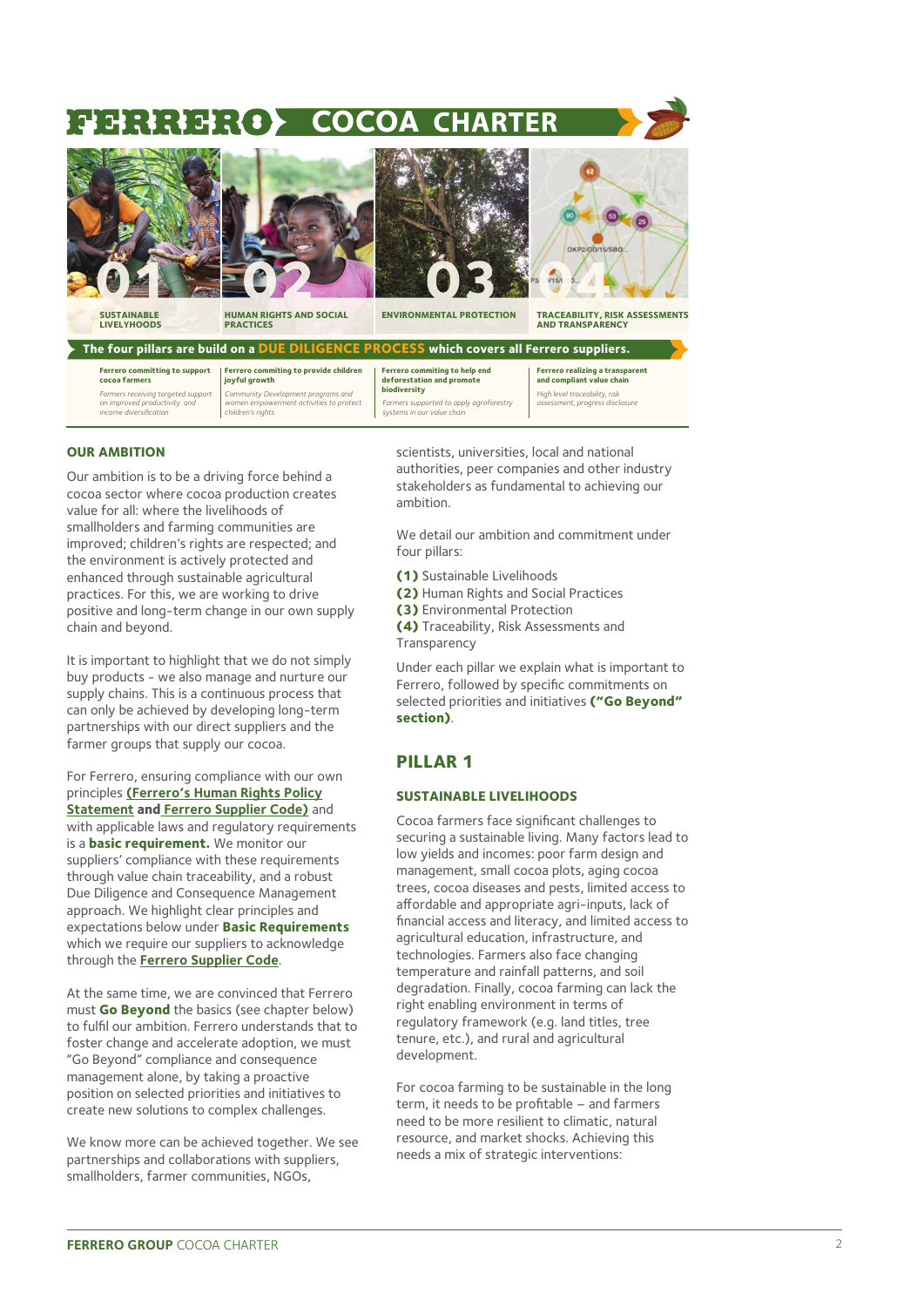- Supporting farmers to increase their cocoa productivity and diversify their income
- Targeted land-use planning that reduces pressure on forests, ecosystems, biodiversity, and natural resources
- Collaboration at local, national and international level to drive lasting change at scale.

In our collective efforts, we need to take care of today's cocoa farmers and their communities, and inspire youth so they feel proud to become the cocoa farmers of the future.

# **BASIC REQUIREMENTS**

Ferrero's own principles (**[Ferrero's Human](https://www.ferrero.com/sustainability/human-rights-policy-statement)  [Rights Policy Statement](https://www.ferrero.com/sustainability/human-rights-policy-statement)** and **[Ferrero Supplier](https://www.ferrero.com/sustainability/supplier-code)  [Code](https://www.ferrero.com/sustainability/supplier-code)**), applicable laws and regulatory requirements, and specifically:

#### **Responsible labour recruitment1**

Responsible recruitment refers to protecting workers, especially temporary workers and seasonal workers, from recruitment practices that disrespect human rights.

We require suppliers to ensure that workers in the value chain, including at the farm level, are recruited ethically. This means condemning any forms of discrimination and harassment, any inappropriate or disrespectful behaviour, and promoting equal opportunities for all employees, including transient and temporary workers, seasonal workers and workers engaged in a country other than their country of origin or nationality.

Ferrero also requires suppliers to ensure that workers are recruited with respect for their basic rights, which includes provision of a written work agreement in a language understood by the worker and provided before the start of the work period, detailing information on wages, working hours, living and working conditions and benefits. Ferrero requires that these provisions at least be in accordance with national regulation, while seeking ways to honour international standards.

We require suppliers to:

- Adopt responsible labour recruitment, i.e. adhering to Pillar I of the Ferrero Supplier Code;
- Share our responsible recruitment principles with their suppliers and other supply chain actors to collaborate and find appropriate actions for continuous improvement.

#### **Fair and safe working conditions2**

Fair and safe working conditions include the respect of basic workers' rights such as a fair and competitive salary and working hours, worker representation, freedom of association, safe and secure working environments and living conditions, and access to social security or benefits that enable access to basic services.

#### We require suppliers to:

• Implement fair and safe working conditions, in accordance with the ILO Conventions on Wages, Working Hours and Weekly Rest, freedom of association, collective bargaining and workers' representatives, Health and Safety.

#### **Diversity and inclusion**

In the agricultural sector, women are often exposed to hazardous conditions, are vulnerable to poor labour practices, often receive a lower income than men for equal work and are generally excluded from financial decision making. This is compounded by official statistics that do not capture unpaid work by women that is performed in the field or in households.

We require suppliers to:

- Train farmers in gender equality;
- Ensure the inclusion of women in cocoa farming with equal pay for equal work, equal access to resources and information and a specific focus on tackling the challenges currently faced by women.

#### **GOING BEYOND**

A key priority for Ferrero is to support cocoa farmers in a targeted way to improve quality and productivity so that they can earn more from cocoa. As cocoa doesn't provide a year-round income, we also support farmers to diversify their income and increase food security, which makes them more resilient.

#### **Through selected initiatives Ferrero commits to provide farmers access to basic support**

Knowledge of good agricultural models and practices and working with proper equipment and agri-inputs<sup>3</sup> as well as other resources such as hired labour are essential for farmers to build a profitable and resilient farming business and thereby improve their income and livelihoods.

*<sup>1</sup> Refers to Ferrero Supplier Code Section of: Fair Wages; Working Hours; Diversity and Inclusion, No Discrimination and Harassment; Health and Safety*

*<sup>2</sup> Refers to Ferrero Supplier Code Section of: Fair Wages; Working Hours; Diversity and Inclusion, No Discrimination and Harassment; Freedom of association and Collective bargaining; Health and Safety*

*<sup>3</sup> Examples are fertilizers, fungicides, pesticides.*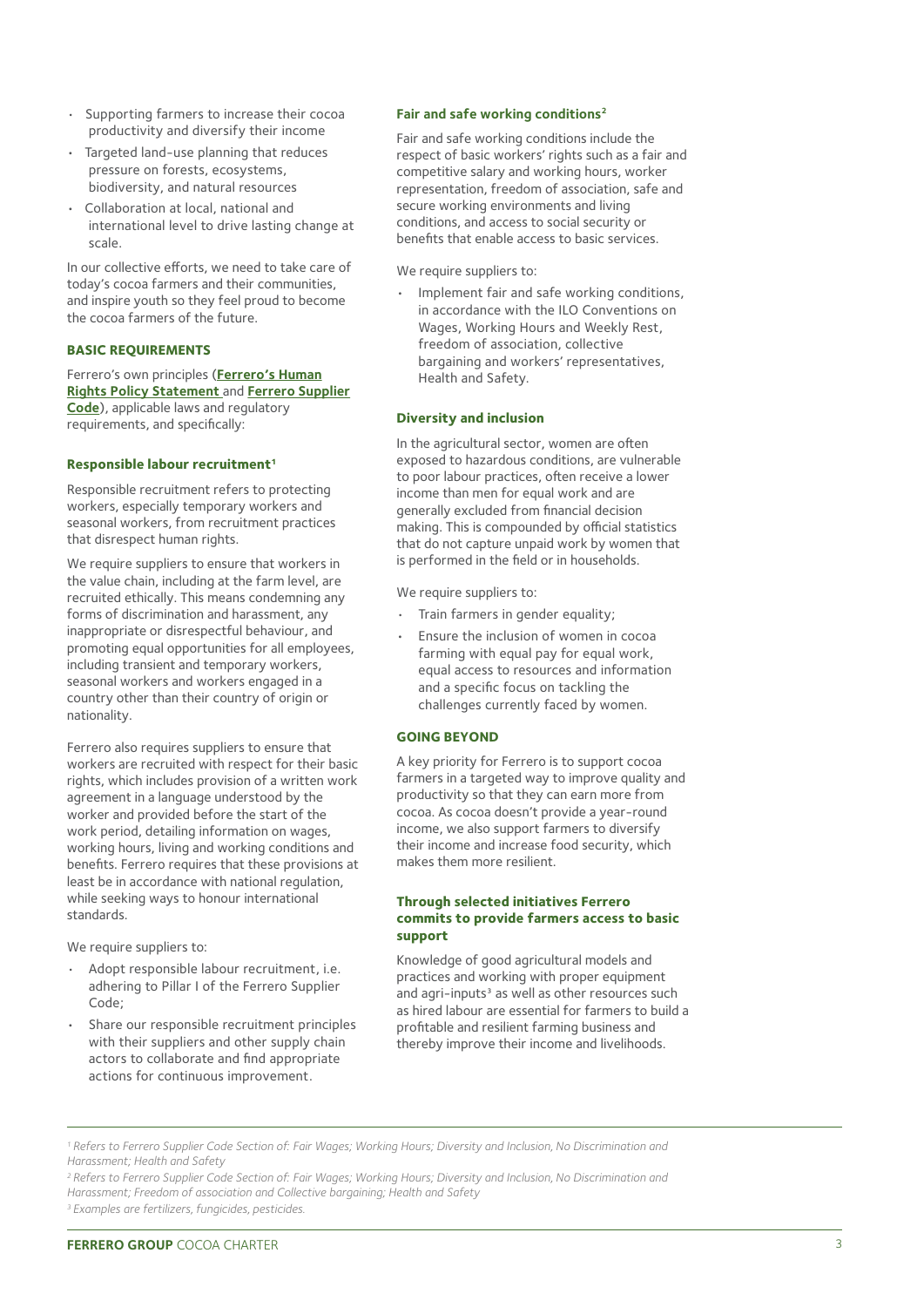We commit to:

- Provide farmers in our supply chain access to training in Good Agricultural Practices<sup>4</sup> through Farmer Field Schools;
- Develop demo plots to demonstrate sustainable practices and farm models to farmers;
- Provide services to farmers like pruning, preferably by young adults, in order to improve the productivity of cocoa farms;
- Strengthen farmers' access to inputs such as improved planting materials for farm rejuvenation or rehabilitation, approved fertilizers and pesticides, and equipment for pruning, weeding, and harvesting.

#### **Through segmentation, Ferrero commits to support selected farmers in a more targeted way**

At our Farmer Field Schools, farmers receive training in good agricultural, social and environmental practices. This provides a relevant foundation for farmers in Ferrero's program. However, we have learned that more individualized and targeted support for farmers can significantly improve the outcomes that Ferrero is striving for.

Together with our suppliers, we have committed to provide individual farm and financial management coaching to selected cocoa farmers to help improve their farming practices and business skills, increase their access to finance, and develop Farm Development Plans with a long-term focus tailored to their specific needs and situation.

In addition to activities focused on the farm, Ferrero commits to support farmers in starting other income-generating activities such as beekeeping, grass-cutting and managing small shops.

We recognize that the right enabling environment is needed to ensure farmers are able and willing to change their farming practices and improve their conditions. Ferrero therefore commits to start activities with its suppliers on key topics like land tenure and tree registration, and scale them where possible and relevant. Farmers are also supported to establish or convert to cocoa agroforestry systems, which could enable diversification of crops and incomes, help with adaptation to climate change, protect soils and water sources, and lead to long-term improvements in farm conditions and resilience.

#### **Through complementary actions, Ferrero seeks to contribute further to increasing farmer income**

In addition to providing targeted support to farmers to increase cocoa productivity and diversify their income, Ferrero pays a cash premium to farmers on top of the commercial price for the purchased cocoa. To ensure farmers correctly receive this cash premium, Ferrero has started working with digital payments to farmers to increase financial transparency.

Ferrero has also committed to the Living Income Differential (LID) of USD 400/mt which is paid as of the 2020/2021 season to the Conseil du Café-Cacao and Ghana Cocoa Board, the cocoa regulating bodies of Côte d'Ivoire and Ghana, as a premium on the export price of cocoa. The governments of Côte d'Ivoire and Ghana introduced the LID in 2019 as a way to help cocoa farmers achieve a living income.

Ferrero commits to continuously monitor best practices, relevant studies, and collective platforms where knowledge is collected and shared. We are always engaging with our suppliers and other partners to explore opportunities that can contribute to further increasing farmer income.

# **PILLAR 2**

# **HUMAN RIGHTS AND SOCIAL PRACTICES**

We believe in the importance of respecting the human rights of all actors in our value chain.

Ferrero condemns any form of exploitation of people: any form of child labour, bonded labour, indecent housing conditions for farm workers, or unfair working conditions. Where applicable, Ferrero is committed to ensure remediation in collaboration with other relevant stakeholders in the supply chain, for any relevant grievances that are raised.

#### **BASIC REQUIREMENTS**

Ferrero's own principles (Ferrero's Human Rights Policy Statement and Ferrero Supplier Code). applicable laws and regulatory requirements, and specifically:

#### **Child5 Protection and No child labour**

We believe that children have the right to experience joyful growth. For Ferrero this means a right to education and a safe environment that fosters a child's playful spirit and healthy development.

*<sup>4</sup> [Good Agricultural Practices](https://www.kit.nl/wp-content/uploads/2018/11/Demystifying-cocoa-sector-chapter8-cocoa-production-practices.pdf)*

*5 The term 'child' is defined as any person under the age of 15, or under the age of completing compulsory education or under the employment minimum age in the country, whichever is greatest.*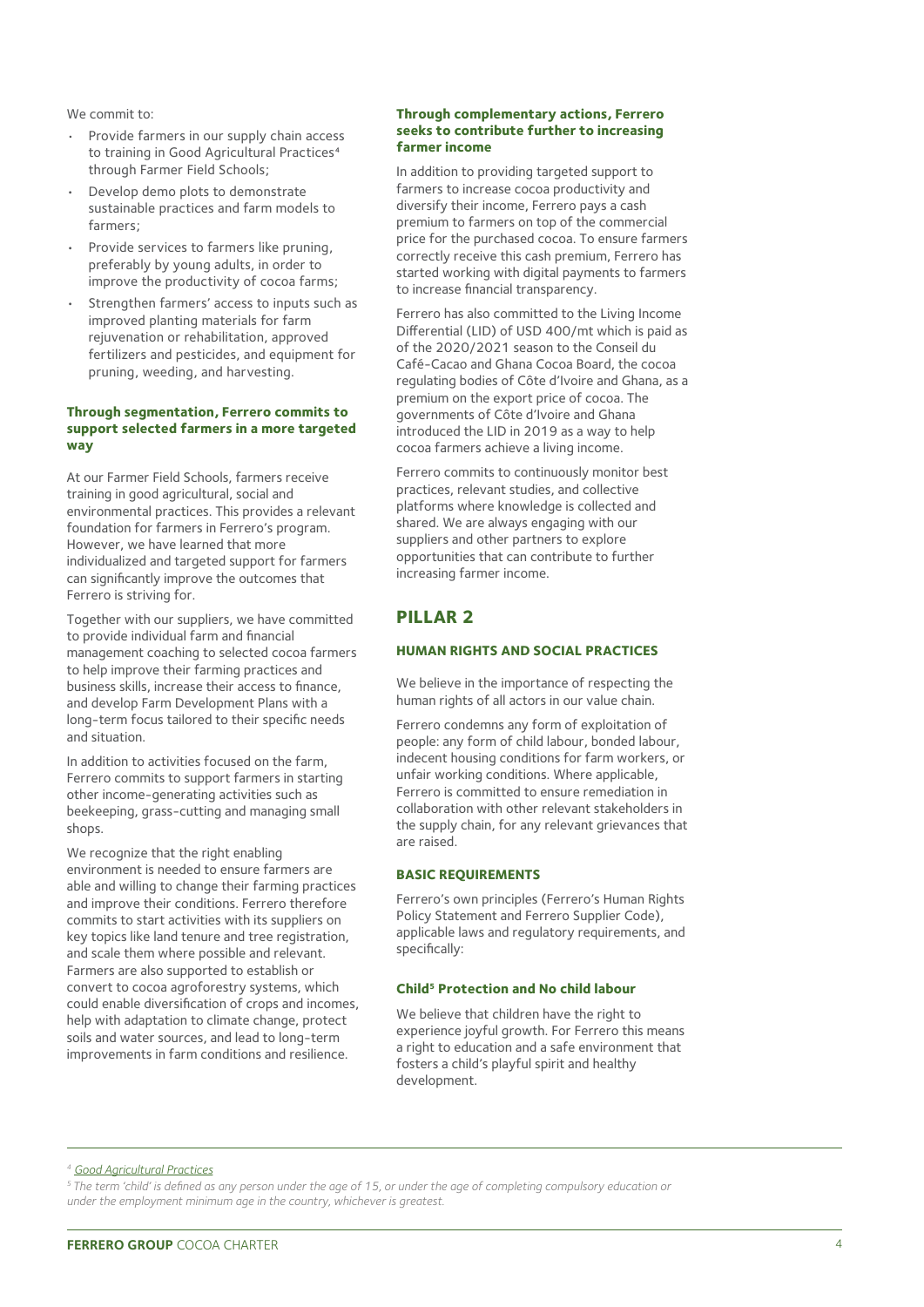Child labour is defined by the ILO as "work that deprives children of their right to play and their right to basic needs, their potential and their dignity, and that is harmful to physical and mental development."

It refers to work that:

- is mentally, physically, socially or morally dangerous and harmful to children; and
- interferes with their right to education by:
- depriving them of the opportunity to attend school;
	- obliging them to leave school prematurely; or
	- requiring them to attempt to combine school attendance with excessively long and heavy work.

We are also guided by the Children's Rights and Business Principles. This is an approach developed by UN Global Compact and Save the Children to guide companies on the full range of actions they can take in the workplace, marketplace and community to respect and support children's rights.

# **No Forced, Bonded and Compulsory Labour**

We oppose forced labour as defined by the ILO and condemn the use of all forms of forced or compulsory labour, including forced prison labour, indentured labour, bonded labour, modern forms of slavery and any form of human trafficking in our value chain.

We oppose Forced, Bonded or Compulsory labour and take the 11 ILO indicators<sup>6</sup> as reference to take appropriate steps to identify, prevent and address forced labour.

#### **Land Acquisition and Rights of Indigenous Peoples and Local Communities7**

Ferrero understands the importance of undertaking thorough consultation prior to any land acquisition, ensuring respect for the rights of indigenous peoples and local communities in accordance with the UN Declaration on the Rights of Indigenous Peoples<sup>8</sup>.

We require suppliers to:

• Ensure the formal and customary rights of indigenous peoples and local communities are respected when acquiring land and ensure land is acquired and used in accordance with the free, prior, and informed consent (FPIC) principles. This includes where conservation and restoration work impinge on the rights, lands, and resources of indigenous peoples;

• Demonstrate practices to protect the natural environment and ecosystem as the basis to protect the ecosystem services, land rights, territories, traditional cultures and livelihoods of local communities.

# **Environmental and Human Rights Defenders**

Ferrero recognizes the roles and efforts of individuals and organizations who engage in activities to protect and advance the global environmental and human rights agenda. We are concerned about the increasingly difficult situation faced by environmental and human rights defenders, as well as for the communities they represent.

We require suppliers to:

Share the same view as Ferrero and condemn all harm that impacts the safety and activities of environmental and human rights defenders.

# **GOING BEYOND**

Ferrero acknowledges that child labor is still a significant issue despite progress made so far by industry. We seek to go further in protecting children's rights and ensuring children in cocoa-growing communities can enjoy joyful growth.

#### **Through selected initiatives Ferrero commits to take appropriate steps and measures to identify, prevent and address child labour issues in its cocoa supply chain**

To effectively address child labour, it is essential to have reliable systems in place that are able to identify households at risk of child labour in the areas where Ferrero operates.

We commit to:

Have the farmer groups in our supply chain covered with a Child Labor Monitoring and Remediation System (CLMRS)<sup>9</sup> or equivalent system.

#### **Through our long-term strategic partnership with Save the Children, Ferrero strives to continuously strengthen and scale the activities across its sourcing areas**

The overall objective of the Ferrero/Save the Children partnership is to contribute to the holistic wellbeing and development of children, adolescents and youth in cocoa-growing communities by reducing the risk factors of child labour in cocoa farming. The partnership has designed an integrated and holistic approach focusing on community development, child

*<sup>6</sup> [11 ILO indicators](https://www.ilo.org/wcmsp5/groups/public/---ed_norm/---declaration/documents/publication/wcms_203832.pdf)*

*<sup>7</sup> Refers to Ferrero Supplier Code Section of: Environmental related Human Rights Issues*

*<sup>8</sup> [United Nations Declaration on the Rights of Indigenous Peoples](https://www.un.org/development/desa/indigenouspeoples/declaration-on-the-rights-of-indigenous-peoples.html)*

*<sup>9</sup> [ICI\\_Child Labour Monitoring and Remediation System](https://cocoainitiative.org/wp-content/uploads/2021/04/ICI_CLMRS_Benchmarking-study.pdf)*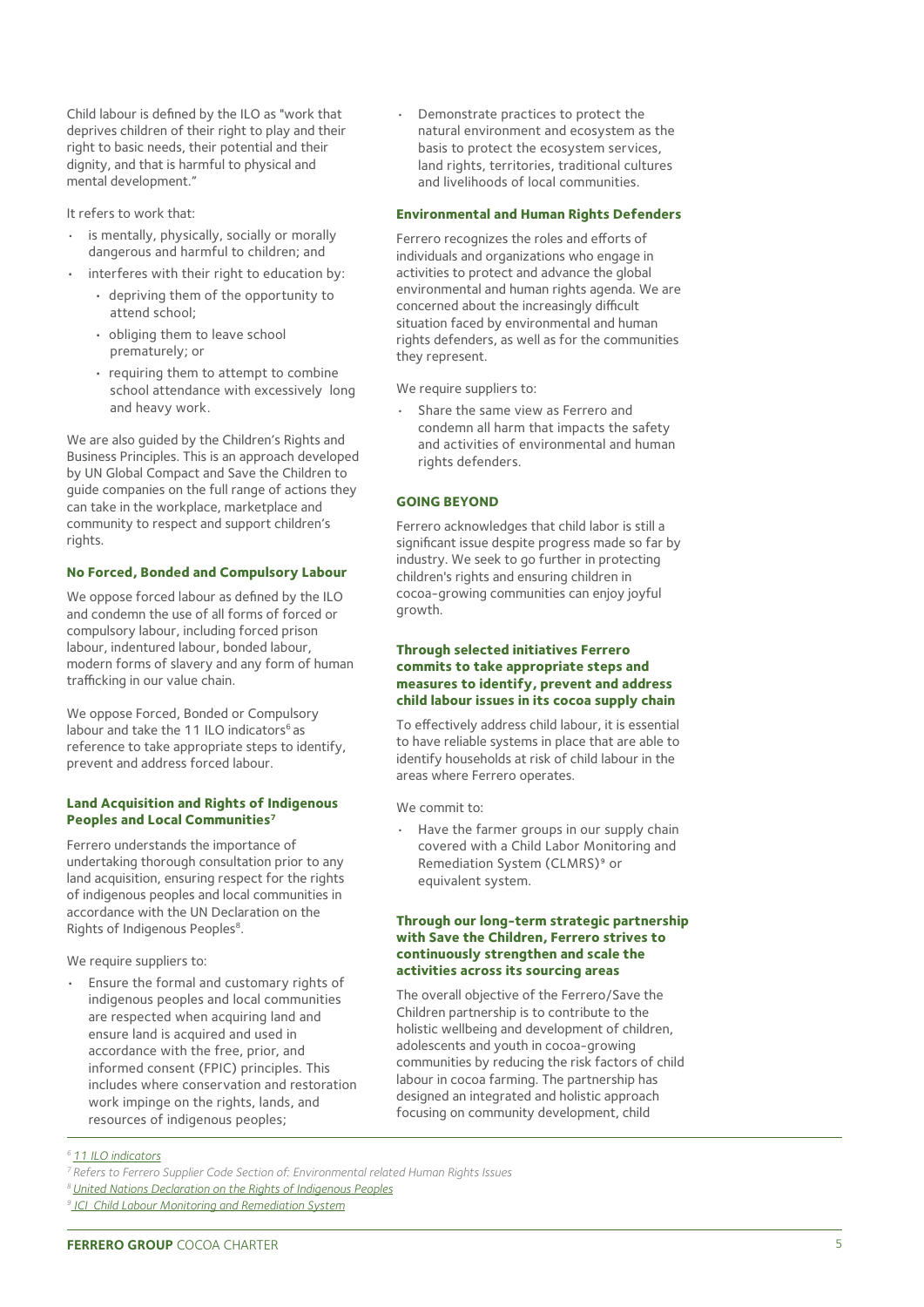protection, access to quality education, food security and the socio-economic empowerment of adolescents and youth. The activities will be implemented in selected areas in Ferrero's cocoa supply chain.

In collaboration with Save the Children, we commit to:

- 1. Direct intervention in selected communities in Haut-Sassandra region (Côte d'Ivoire ) using Save the Children's holistic approach. Ferrero also commits to actively involve and coordinate with key stakeholders (authorities, technical structures, industries, communities, local radio stations, etc.) and other initiatives to create synergies where possible and maximize impact.
- 2. Harmonize the Community Development<sup>10</sup> programs implemented by suppliers in Ferrero's supply chain in Côte d'Ivoire and Ghana, with strategic guidance and technical support from Save the Children.

#### **Through collective initiatives, Ferrero also commits to protect children beyond its own cocoa supply chain**

Ferrero has a strong focus on contributing to positive change across the entire cocoa value chain, including beyond our own supply chain. We do this by engaging in various multi-stakeholder platforms and partnerships.

A core element in Ferrero's approach is our long-term membership of the International Cocoa Initiative (ICI) since 2008. ICI is a multi-stakeholder platform that aims to ensure a better future for children and to advance the elimination of child labour. It operates in Côte d'Ivoire and Ghana.

In 2020, ICI published its new **[five-year](https://cocoainitiative.org/wp-content/uploads/2020/09/ICI-2021-2026-Strategy_EN.pdf)  [strategy](https://cocoainitiative.org/wp-content/uploads/2020/09/ICI-2021-2026-Strategy_EN.pdf)** (2021-2026) outlining how it will work together with its partners to innovate, catalyse and support the development and scale-up of effective policies and practices that promote human rights and that prevent or remediate child labour and forced labour.

Ferrero has also announced its intention to support two public-private initiatives (PPIs): the Child Learning and Education Facility (CLEF) and the Early Learning and Nutrition Facility (ELAN) which aim to promote quality education and early childhood development for over 6 million children in Côte d'Ivoire .

# **Through selected initiatives, Ferrero commits to support women's empowerment and reduce gender inequality**

Ferrero acknowledges the critical role of women as agents for economic, environmental and social change, and for ensuring child protection. To support and promote this, Ferrero commits to work actively with its partners to implement interventions that contribute to women's empowerment and help reduce gender inequality.

One of the tools that Ferrero is implementing and commits to scale further is the Village Savings and Loans Associations (VSLA), which have proven to be very effective. Through these groups, women get access to small loans that they often use to set up small business or to pay for their children's school needs.

# **PILLAR 3**

# **ENVIRONMENTAL PROTECTION AND SUSTAINABILITY**

Ferrero recognizes the role that forests, ecosystems, soil, pollinators, and water play in regulating our climate and ensuring a healthy, biodiverse home for humans, plants and animals. The rate of deforestation and forest degradation, particularly in Côte d'Ivoire and Ghana, threatens to undermine the resilience of the cocoa, and accelerate the climate and environmental crisis. This is impacting the livelihoods of the millions of smallholder farmers who depend on it.

We commit to having a cocoa value chain – and in particular cocoa production – that not only preserves the environment, but that also becomes a best practice for the conversion to agroforestry and climate-smart farming systems, and a positive driver to preserve and regenerate biodiversity, soils, and water sources. This creates healthy farming ecosystems that benefit farmers and the environment.

# **BASIC REQUIREMENTS**

Ferrero's own principles (Ferrero's Human Rights Policy Statement and Ferrero Supplier Code), applicable laws and regulatory requirements, and specifically:

#### **Protect natural forests and other natural ecosystems from deforestation and conversion**

Ferrero is committed to ending deforestation, preserving and restoring forest areas and natural ecosystems, and maintaining biodiversity.

*10 Community Development means the following: The role of communities is crucial not only for child protection but also*  to identify alternatives to child labor. Community members are supported through a methodological approach to identify *and map their needs as well as how to elaborate plans of action aimed at the prevention and reduction of child labor. Promoting livelihood diversification, income management skills and access to credit are additional strategies to cope with poverty at household level.*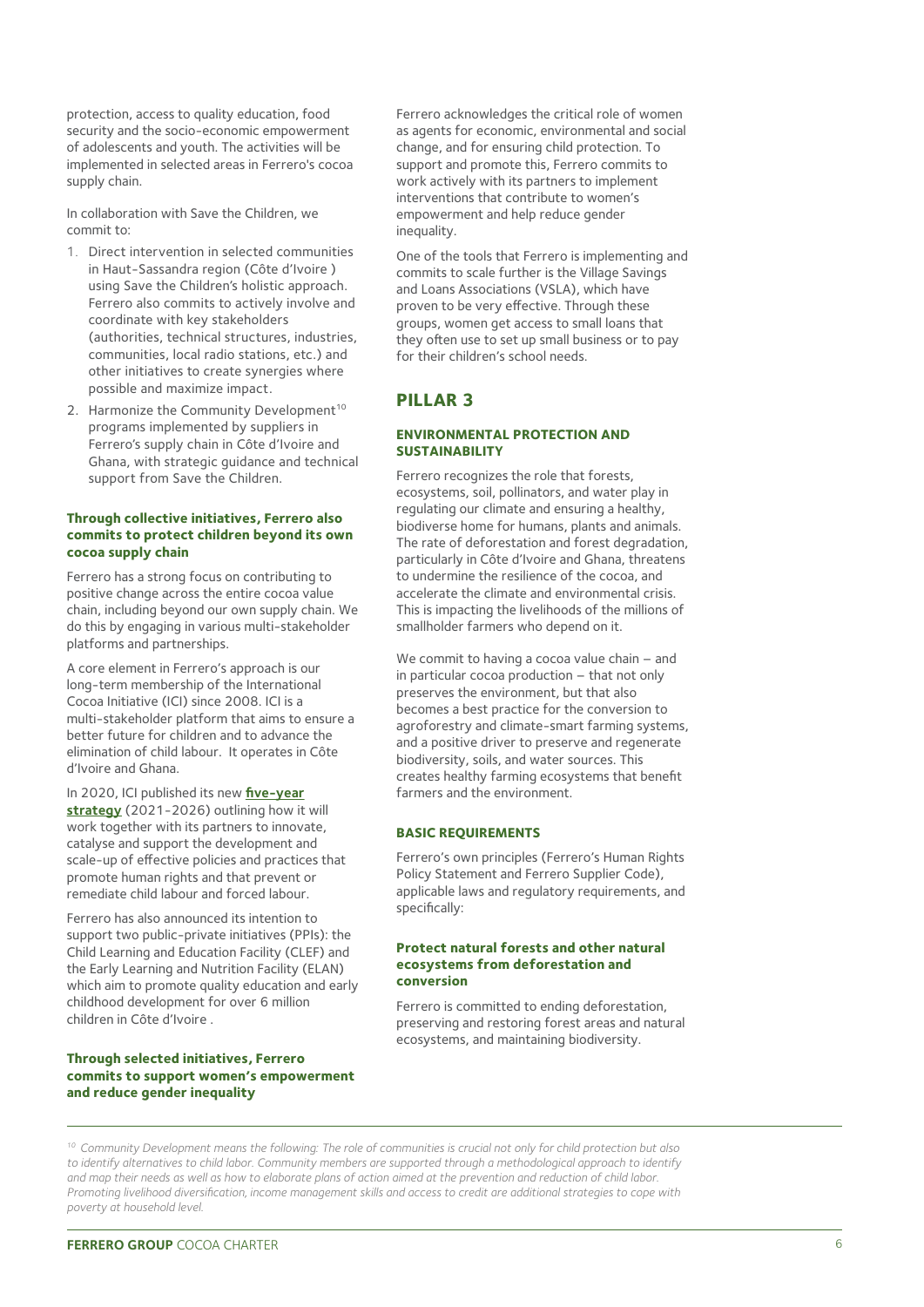We require suppliers to:

- Commit to adopt policies on 'No Deforestation, No Peat and No Exploitation policy' (NDPE)<sup>11</sup> and no conversion of natural ecosystems;
- Not source cocoa from farms located in protected forests and ensure that the cocoa has been produced in accordance with the laws of the country of production;
- Commit to 100% no deforestation as defined by the High Carbon Stock Approach  $(HCSA)^{12}$  with cut-off date of 2018 aligned with CFI;
- Ensure no further conversion or sustained degradation of any natural forest;
- Protect forests and natural habitats by conserving High Conservation Value (HCV) areas $13$ :
- Ensure no development occurs on peat, regardless of depth, and other landscapes identified as ecologically sensitive;
- Not use fire to clear land;
- Facilitate monitoring of land use changes;
- Remediate where they have caused or contributed to conversion of natural forests or ecosystems.

#### **Water management and conservation**

Fresh water is a precious resource that is under increasing pressure from a growing global population. Although many cocoa farms are not irrigated, water use remains an important element to manage responsibly. It is equally important to protect water sources from degradation and pollution.

We require suppliers to:

- Optimize water usage;
- Ensure groundwater quality is maintained or improved;
- Support water conservation.
- Chemical and fertilizer management

The cocoa sector has taken strong measures to improve the use of chemicals and fertilizers on cocoa farms. Nonetheless, we need to continue optimizing the availability of appropriate agri-inputs and agri-input application practices, while minimizing the use of harmful agri-inputs, to protect biodiversity, natural resources, and farmer health.

We require suppliers to:

- Not use chemicals considered harmful (those on the WHO class 1a and b, Stockholm POP and Rotterdam PIC lists) to the environment and/or to people;
- Perform and promote reduced use of harmful chemicals and fertilizers across their supply chain and towards farmers, and put in place alternative soil enrichment and pest and disease management solutions, such as integrated crop management practices;
- Keep children away when agro-chemicals are applied on the farm, including the carrying of water used for agro-chemicals.

# **Soil quality**

The success of cocoa farming is highly dependent on the quality of the farm's soil. Good soil helps to sustain the growth and health of cocoa trees and may result in higher yields, better cocoa quality, lower pest and disease incidence, a longer crop cycle, increased carbon sequestration, and increased resilience to changing weather and water stress.

We require suppliers to:

- Train farmers in taking appropriate steps to preserve and enrich soil quality and minimize soil degradation and erosion;
- Perform and promote good farming and agricultural practices across their supply chain and towards farmers;
- Perform and promote composting and re-use of organic matter, and regenerative agriculture (i.e. practices which promote soil biodiversity and carbon storage, and which can contribute to protecting natural resources).

# **GOING BEYOND**

In partnership with its suppliers, Ferrero actively contributes to end deforestation and restore forest areas, and to support farmers to convert to agroforestry systems and become more climate resilient.

#### **Through the Cocoa and Forests Initiative (CFI), Ferrero is committing to end cocoa-related deforestation in selected territories**

Ferrero recognizes that deforestation, ecosystem conversion, and forest degradation are critical issues in the global cocoa supply chain.

*11 [Understanding commitments to No Deforestation, Peat and Exploitation](https://www.proforest.net/fileadmin/uploads/proforest/Documents/Publications/infonote_04_introndpe.pdf)*

*<sup>1</sup>[2 http://highcarbonstock.org](http://highcarbonstock.org/)*

<sup>&</sup>lt;sup>13</sup> HCV are places with significant biological, ecological, social, or cultural values that are not necessarily officially protected. There are 6 categories of HCVs as defined by the HCV Network: i) species diversity, ii) landscape level ecosystems, iii) *ecosystems and habitats, iv) ecosystem services, v) community needs, and vi) cultural values. More info on: [https://hcvnetwork.org](https://hcvnetwork.org/)*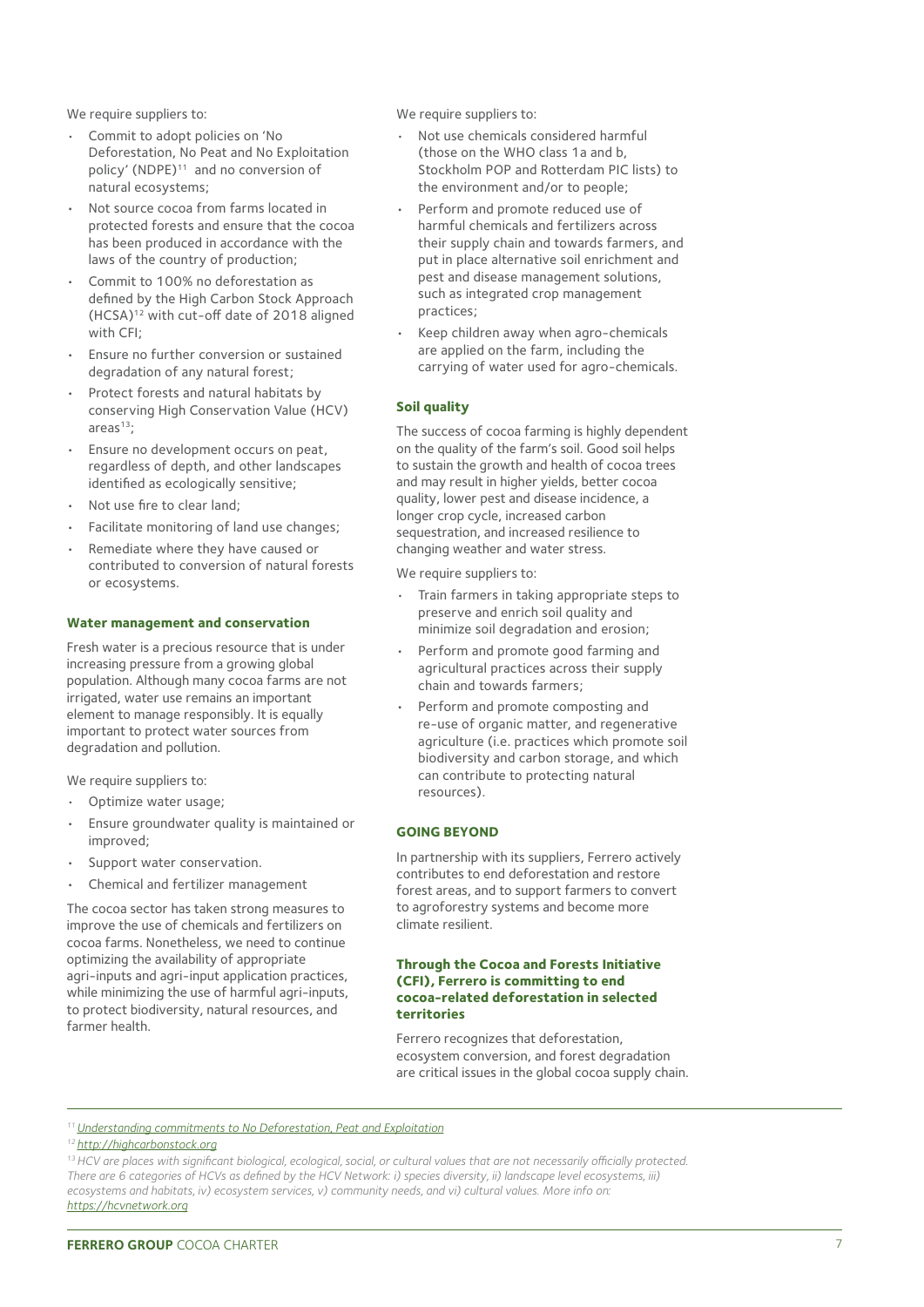**Côte d'Ivoire** and **Ghana**, the two largest cocoa-producing countries, respectively lost 25% and 8% of their primary forest between 2002-2019, with a significant portion of deforestation due to cocoa farming. Since 2017, the governments of Côte d'Ivoire and Ghana and a growing number of leading cocoa and chocolate companies including Ferrero have joined together in the CFI to end deforestation in the cocoa sector and to promote socially and environmentally sustainable cocoa production.

A key priority within the CFI is to support the transition towards Climate Smart Cocoa<sup>14</sup> and the conversion of cocoa farms to agroforestry systems to enhance farm biodiversity, improve soil health, support income diversification and make farmers more resilient to climate change.

We commit to the CFI's eight Core Commitments:

- 1. Prohibit and prevent activities in the cocoa sector that cause or contribute to any further deforestation or forest degradation in the cocoa sector;
- 2. Respect the rights of cocoa farmers, including identifying and mitigating social risks, and sequencing the implementation of actions to minimize potential adverse social and economic impacts;
- 3. Promote the effective restoration and long-term conservation of National Parks and Reserves, and Classified Forests in Côte d'Ivoire; and of National Parks, Wildlife Sanctuaries, Wildlife Resource Reserves, Forest Reserves, and unprotected off-reserve forest lands in Ghana;
- 4. Strengthen supply chain mapping, with the end goal of full traceability at the farm level;
- 5. Implement verifiable actions and time bound targets on the basis of sound data, robust and credible methodologies, stakeholder consultation, and realistic timeframes;
- 6. Implement agreed actions in the context of a broader landscape-level approach, with strong links with similar initiatives in other commodities, and full alignment with relevant national strategies;
- 7. Work together to implement the Framework actions, including continued engagement in a multi-stakeholder process for dialogue on key issues, development of effective implementation plans, joint learning and knowledge sharing and enabling institutional capacity;
- 8. Provide effective monitoring and reporting on progress on commitments and actions to ensure transparency and accountability.

# **PILLAR 4**

#### **TRACEABILITY, RISK ASSESSMENTS AND TRANSPARENCY**

The existing economic, environmental and social issues underpinning the value chain are often complex, systemic and deeply rooted. It is through transparency and an approach of shared responsibility that we can create the greatest positive impact on people and the environment.

We believe in strong and productive relationships between all stakeholders along the value chain: farmers, farmer groups, companies, governments of producing and consuming countries, NGOs, certification organizations and academic institutions. We consider this fundamental for tackling systemic issues in the cocoa sector and to jointly create a more sustainable sector for the future.

#### **BASIC REQUIREMENTS**

Knowing where our raw materials come from through:

#### **Traceability and data management**

For Ferrero it is essential to be able to trace our cocoa to its source. This is not just a numbers exercise, but a commitment to foster a deeper understanding and relationship with businesses and farming communities. It enables us to understand their challenges more precisely, to assess under which conditions the cocoa that enters our supply chain is produced, to perform the necessary compliance checks, and to generate sector-wide benefits.

We commit to:

• Reach and maintain 100% traceability of our cocoa back to farm group level, and to farm level.

#### **GOING BEYOND**

Ferrero is fostering data management and reporting through key initiatives that grow our Management System and enable a targeted approach. We ensure the implementation of this Charter and its four pillars along its value chain by adopting a due diligence-based approach and putting management systems in place, including the publication of an Action Plan and Progress Reports.

We commit to:

• Working with our suppliers, address all pillars of this Charter consistently, including

*<sup>14</sup> [Climate Smart Cocoa | World Cocoa Foundation](https://www.worldcocoafoundation.org/initiative/climate-smart-cocoa/#:~:text=Climate%20Smart%20Cocoa%20developed%20a,nurture%20the%20Cocoa%20%26%20Forests%20Initiative.)*